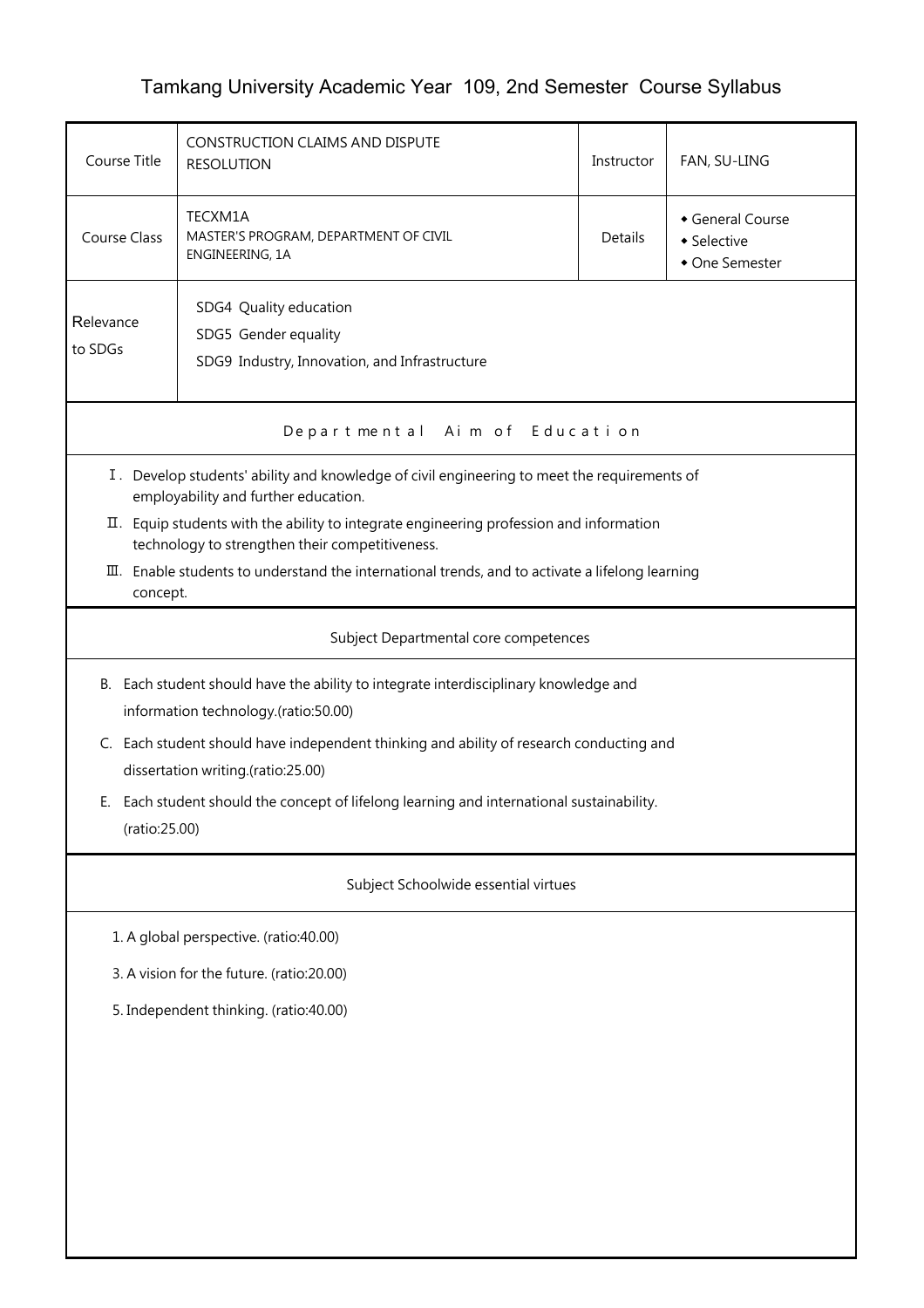|                                                                                                                                                                                                                                                                                                                                                                                                                      | Course<br>Introduction        |                                                                                                                                                                                                                                                                                                                                                                                                               |                                                | In this course, students will learn how to conduct and communicate legal analysis<br>with confidence and accuracy and also learn how to examine construction practice<br>from a legal perspective, including consideration of construction contracts,<br>liability, insurance, dispute resolution, procurement, and the environment. |                                                      |  |  |
|----------------------------------------------------------------------------------------------------------------------------------------------------------------------------------------------------------------------------------------------------------------------------------------------------------------------------------------------------------------------------------------------------------------------|-------------------------------|---------------------------------------------------------------------------------------------------------------------------------------------------------------------------------------------------------------------------------------------------------------------------------------------------------------------------------------------------------------------------------------------------------------|------------------------------------------------|--------------------------------------------------------------------------------------------------------------------------------------------------------------------------------------------------------------------------------------------------------------------------------------------------------------------------------------|------------------------------------------------------|--|--|
| The correspondences between the course's instructional objectives and the cognitive, affective,<br>and psychomotor objectives.<br>Differentiate the various objective methods among the cognitive, affective and psychomotor<br>domains of the course's instructional objectives.                                                                                                                                    |                               |                                                                                                                                                                                                                                                                                                                                                                                                               |                                                |                                                                                                                                                                                                                                                                                                                                      |                                                      |  |  |
| I. Cognitive: Emphasis upon the study of various kinds of knowledge in the cognition of<br>the course's veracity, conception, procedures, outcomes, etc.<br>II. Affective: Emphasis upon the study of various kinds of knowledge in the course's appeal,<br>morals, attitude, conviction, values, etc.<br>III. Psychomotor: Emphasis upon the study of the course's physical activity and technical<br>manipulation. |                               |                                                                                                                                                                                                                                                                                                                                                                                                               |                                                |                                                                                                                                                                                                                                                                                                                                      |                                                      |  |  |
| No.                                                                                                                                                                                                                                                                                                                                                                                                                  |                               |                                                                                                                                                                                                                                                                                                                                                                                                               | <b>Teaching Objectives</b>                     |                                                                                                                                                                                                                                                                                                                                      | objective methods                                    |  |  |
| 1                                                                                                                                                                                                                                                                                                                                                                                                                    |                               | 1. Learn how to conduct and communicate legal analysis with<br>Cognitive<br>confidence and accuracy.<br>2. Students improve their vocabulary and English speak ability and<br>list at least 50 content-obligatory vocabulary and 50<br>content-compatible vocabulary<br>3. Students will be able to develop learn skills such as identifying,<br>comparing and contrast, evaluation and cooperative learning. |                                                |                                                                                                                                                                                                                                                                                                                                      |                                                      |  |  |
|                                                                                                                                                                                                                                                                                                                                                                                                                      |                               |                                                                                                                                                                                                                                                                                                                                                                                                               |                                                | The correspondences of teaching objectives : core competences, essential virtues, teaching methods, and assessment                                                                                                                                                                                                                   |                                                      |  |  |
| No.                                                                                                                                                                                                                                                                                                                                                                                                                  | Core Competences              |                                                                                                                                                                                                                                                                                                                                                                                                               | <b>Essential Virtues</b>                       | <b>Teaching Methods</b>                                                                                                                                                                                                                                                                                                              | Assessment                                           |  |  |
| 1                                                                                                                                                                                                                                                                                                                                                                                                                    | <b>BCE</b>                    |                                                                                                                                                                                                                                                                                                                                                                                                               | 135                                            | Lecture, Discussion                                                                                                                                                                                                                                                                                                                  | Report(including oral and<br>written), Participation |  |  |
|                                                                                                                                                                                                                                                                                                                                                                                                                      |                               |                                                                                                                                                                                                                                                                                                                                                                                                               |                                                | Course Schedule                                                                                                                                                                                                                                                                                                                      |                                                      |  |  |
| Week                                                                                                                                                                                                                                                                                                                                                                                                                 | Date                          |                                                                                                                                                                                                                                                                                                                                                                                                               | <b>Course Contents</b><br>Note                 |                                                                                                                                                                                                                                                                                                                                      |                                                      |  |  |
| 1                                                                                                                                                                                                                                                                                                                                                                                                                    | $110/02/22$ ~<br>110/02/28    |                                                                                                                                                                                                                                                                                                                                                                                                               | Introduction of Construction Law and Contracts |                                                                                                                                                                                                                                                                                                                                      |                                                      |  |  |
| 2                                                                                                                                                                                                                                                                                                                                                                                                                    | $110/03/01$ ~<br>110/03/07    | Delay Claims and Prolongation cost                                                                                                                                                                                                                                                                                                                                                                            |                                                |                                                                                                                                                                                                                                                                                                                                      |                                                      |  |  |
| 3                                                                                                                                                                                                                                                                                                                                                                                                                    | $110/03/08 \sim$<br>110/03/14 | Delay Claims and Prolongation cost                                                                                                                                                                                                                                                                                                                                                                            |                                                |                                                                                                                                                                                                                                                                                                                                      |                                                      |  |  |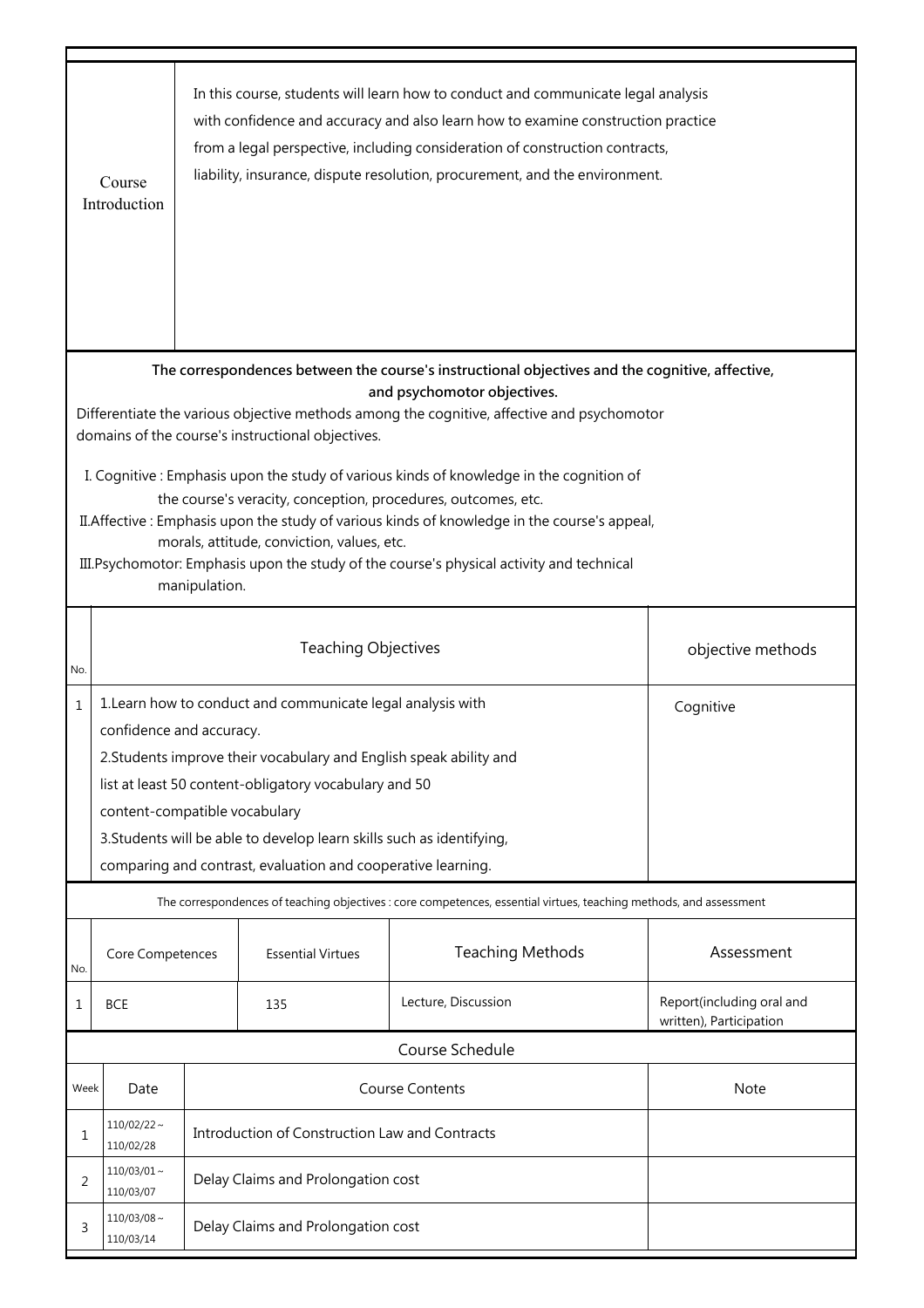| 4                          | $110/03/15 \sim$<br>110/03/21              | Delay Claims and Prolongation cost                                                                                                                            |  |  |
|----------------------------|--------------------------------------------|---------------------------------------------------------------------------------------------------------------------------------------------------------------|--|--|
| 5                          | $110/03/22 \sim$<br>110/03/28              | Delay Claims and Prolongation cost                                                                                                                            |  |  |
| 6                          | $110/03/29$ ~<br>110/04/04                 | Holiday                                                                                                                                                       |  |  |
| 7                          | $110/04/05 \sim$<br>110/04/11              | Case Project Study 1                                                                                                                                          |  |  |
| 8                          | $110/04/12 \sim$<br>110/04/18              | Government Procurement                                                                                                                                        |  |  |
| 9                          | $110/04/19 \sim$<br>110/04/25              | Government Procurement 2                                                                                                                                      |  |  |
| 10                         | $110/04/26$ ~<br>110/05/02                 | Mid-term Exam Week                                                                                                                                            |  |  |
| 11                         | $110/05/03 \sim$<br>110/05/09              | Off-Campus Visit 1                                                                                                                                            |  |  |
| 12                         | $110/05/10 \sim$<br>110/05/16              | BIM Legal and IPD(1)                                                                                                                                          |  |  |
| 13                         | $110/05/17$ ~<br>110/05/23                 | Case Project 2                                                                                                                                                |  |  |
| 14                         | $110/05/24 \sim$<br>110/05/30              | BIM Legal and IPD(3)                                                                                                                                          |  |  |
| 15                         | $110/05/31$ ~<br>110/06/06                 | Off-campus Visit 2                                                                                                                                            |  |  |
| 16                         | $110/06/07 \sim$<br>110/06/13              | BIM Legal and IPD (5)                                                                                                                                         |  |  |
| 17                         | $110/06/14 \sim$<br>110/06/20              | Off-Campus Visit 3                                                                                                                                            |  |  |
| 18                         | $110/06/21 \sim$<br>110/06/27              | Final Exam Week                                                                                                                                               |  |  |
|                            | Requirement                                |                                                                                                                                                               |  |  |
|                            | <b>Teaching Facility</b>                   | Computer, Projector                                                                                                                                           |  |  |
|                            | Textbooks and<br><b>Teaching Materials</b> |                                                                                                                                                               |  |  |
|                            | References                                 |                                                                                                                                                               |  |  |
| Number of<br>Assignment(s) |                                            | (Filled in by assignment instructor only)                                                                                                                     |  |  |
| Grading<br>Policy          |                                            | Attendance:<br>Mark of Usual:<br>$\blacklozenge$ Midterm Exam:<br>$\%$<br>$\%$<br>%<br>◆<br>$\%$<br>Final Exam:<br>Other $\{Participation and Re\}$ : 100.0 % |  |  |
|                            |                                            |                                                                                                                                                               |  |  |